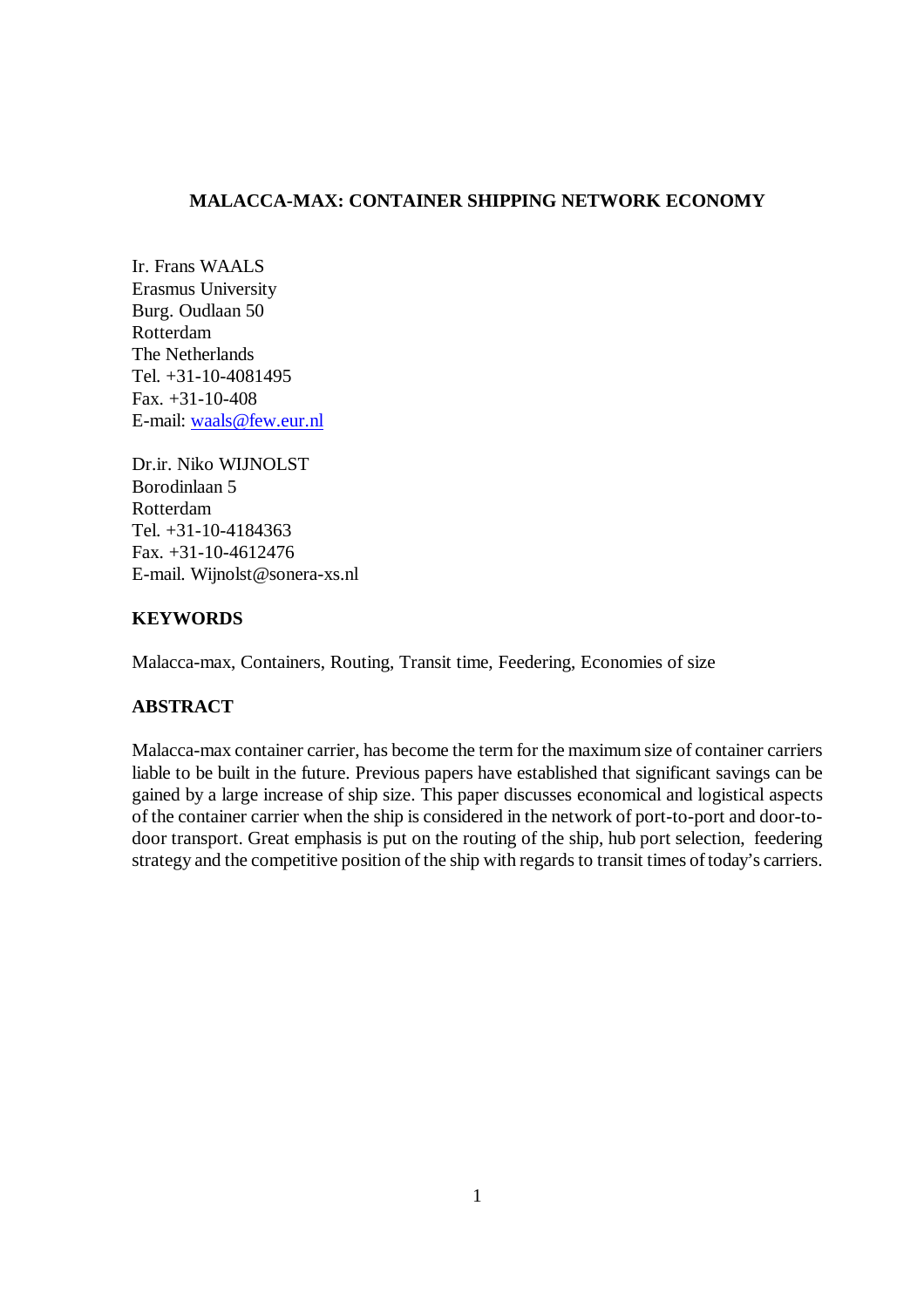# **MALACCA-MAX: CONTAINER SHIPPING NETWORK ECONOMY**

#### **1. INTRODUCTION**

Fundamental changes are taking place in container shipping, which form the driving forces for the implementation of very large container ships such as the Malacca-max container carrier. These fundamental changes are: Mega mergers, mega volumes, mega ships, mega hubs and mega modal shift. Each of these factors has an influence on the optimal ship size (Wijnolst *et al*, 2000).

#### **Mega mergers**

During the 1980s there were three groups of container shipping lines: Many small companies, a fair number of medium-size companies and a very small number of large companies. In the early 1990s companies discovered that the group of medium size companies had to grow in fleet size, or would be forced to merge. This resulted in an increase of small and large companies, and a decrease of medium size companies (Wijnolst, Waals, 1998). There are two factors that force companies to grow, or to stay small: Economies of size of large container ships and dis-economies of scale of the overhead organisation.

#### **Mega volumes**

The most promising trade route for the ultra large container carriers is the Europe - Far East route. If, by 2010, the westbound container volume would increase to a level of 7.5 million TEU, then 144,000 TEUs per week have to shipped on this route. This could be done by 64 Malacca-max container ships. If this volume would be shipped with Panamax vessels then an equivalent of 242 ships would be needed. From these tentative calculations it can be concluded that apart from the engineer's technology push, there exists a real demand that will trigger and necessitate a further increase in ship sizes.

#### **Mega ships**

The increase in ship sizes started in the oil tanker market during the late 1960s. The supertanker of 100,000 dwt was followed by a rapidly increasing deadweight of over 500,000 tonnes in the mid-1970s. Thereafter the market has returned to the smaller size VLCC of around 300,000 dwt. The limiting factor of the VLCC is the draught, especially the Strait of Malacca which allows a maximum of around 21 metres. A similar development, but less spectacular, can be witnessed in dry bulk shipping, where again the draught is a limiting factor.

The development of container ships follows a similar pattern as oil tankers and dry bulk carriers, with a time lag of twenty years. The maximum deadweight was limited to 70,000 dwt, which corresponds with the limitation of the Panama Canal locks. Since 1988, the post-Panamax container ships increased rapidly in size to 105,000 dwt in 1999.

A container ship design was made by the Delft University of Technology (Wijnolst *et al*, 1999),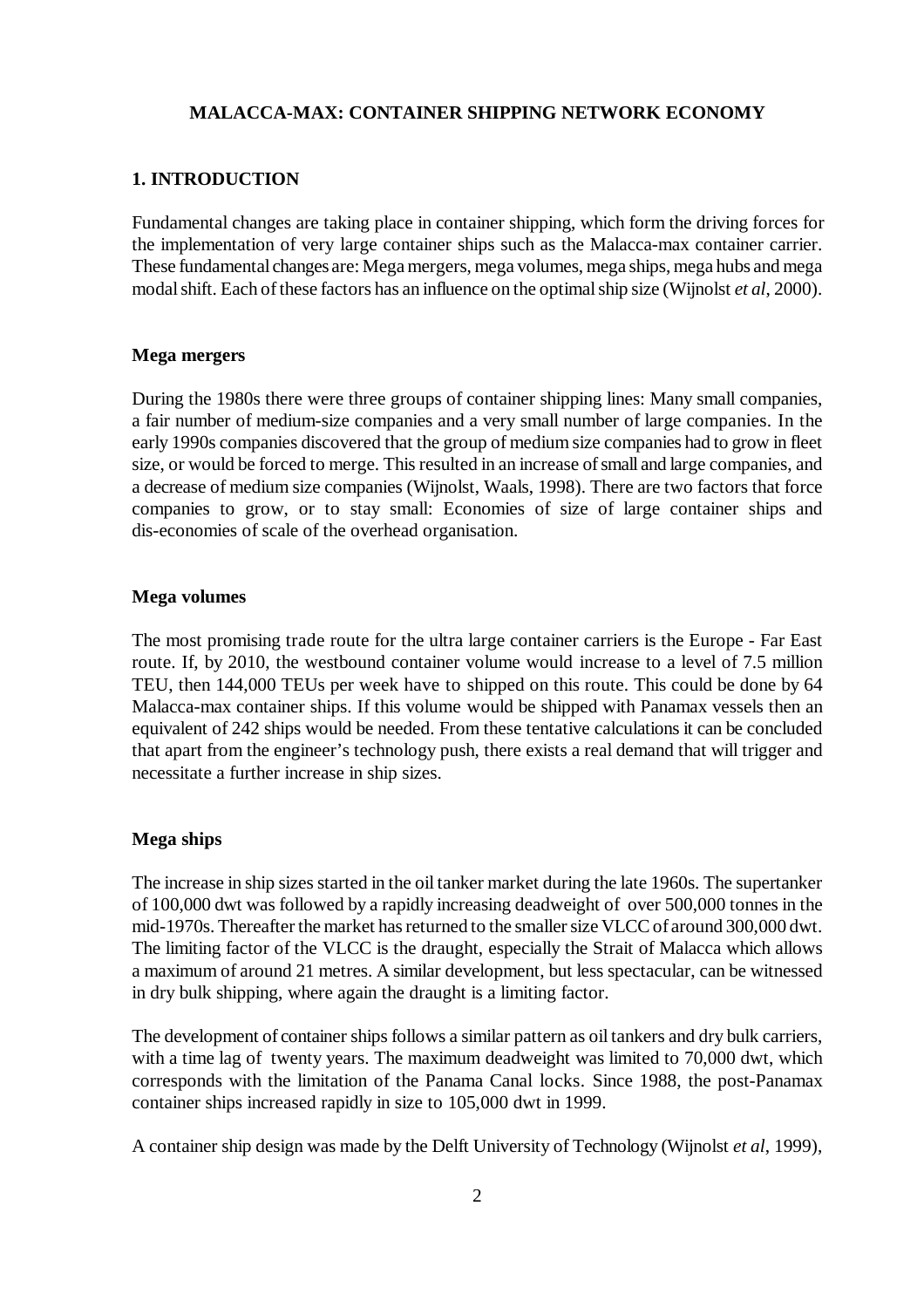based on the same size limitation as the VLCC and the large dry bulk carriers: The draught. The draught was limited to the 21-metre draught of the Strait of Malacca. The parameters of this ship are shown in table 1 and compared with other ship sizes. The general arrangement is shown in figure 1. There are indications that it may not be necessary to have a 21-metre draught to carry the same number of containers, since the required deadweight could be lower.

| <b>Ship</b>                               | Malacca-max | <b>Suezmax</b> | <b>Sovereign Maersk</b> |
|-------------------------------------------|-------------|----------------|-------------------------|
| Length <sub>oa</sub> (m.)                 | 400.00      | 400.00         | 348.00                  |
| Breadth (m.)                              | 60.00       | 50.00          | 42.80                   |
| Draught (m.)                              | 21.00       | 17.04          | 14.00                   |
| Depth $(m.)$                              | 35.00       | 30.00          | 24.10                   |
| Displacement (tonnes)                     | 313,371     | 212,194        | 142,500                 |
| DWT (tonnes)                              | 243,600     | 157,935        | 105,000                 |
| Light Ship Weight (tonnes)                | 70,771      | 54,259         | 37,500                  |
| TEU capacity                              | 18,154      | 11,989         | 8,400                   |
| $V_{\text{ship}}$ (kn.)                   | 25.00       | 25.00          | 25.00                   |
| $P_{\text{encine}}\left(\text{kW}\right)$ | 116,588     | 91,537         | 61,000                  |

**Table 1**: Malacca-max design characteristics





# **Mega hubs**

The cost of hinterland transportation of containers is a significant part of the total cost of the deepsea container line. Traditionally container ships call at a number of ports before they start crossing the ocean. In the past many ports that had a direct call within a multi-porting loop, lost out to bigger ports. In the latter case a hub-feeder structure has emerged. The hub feeder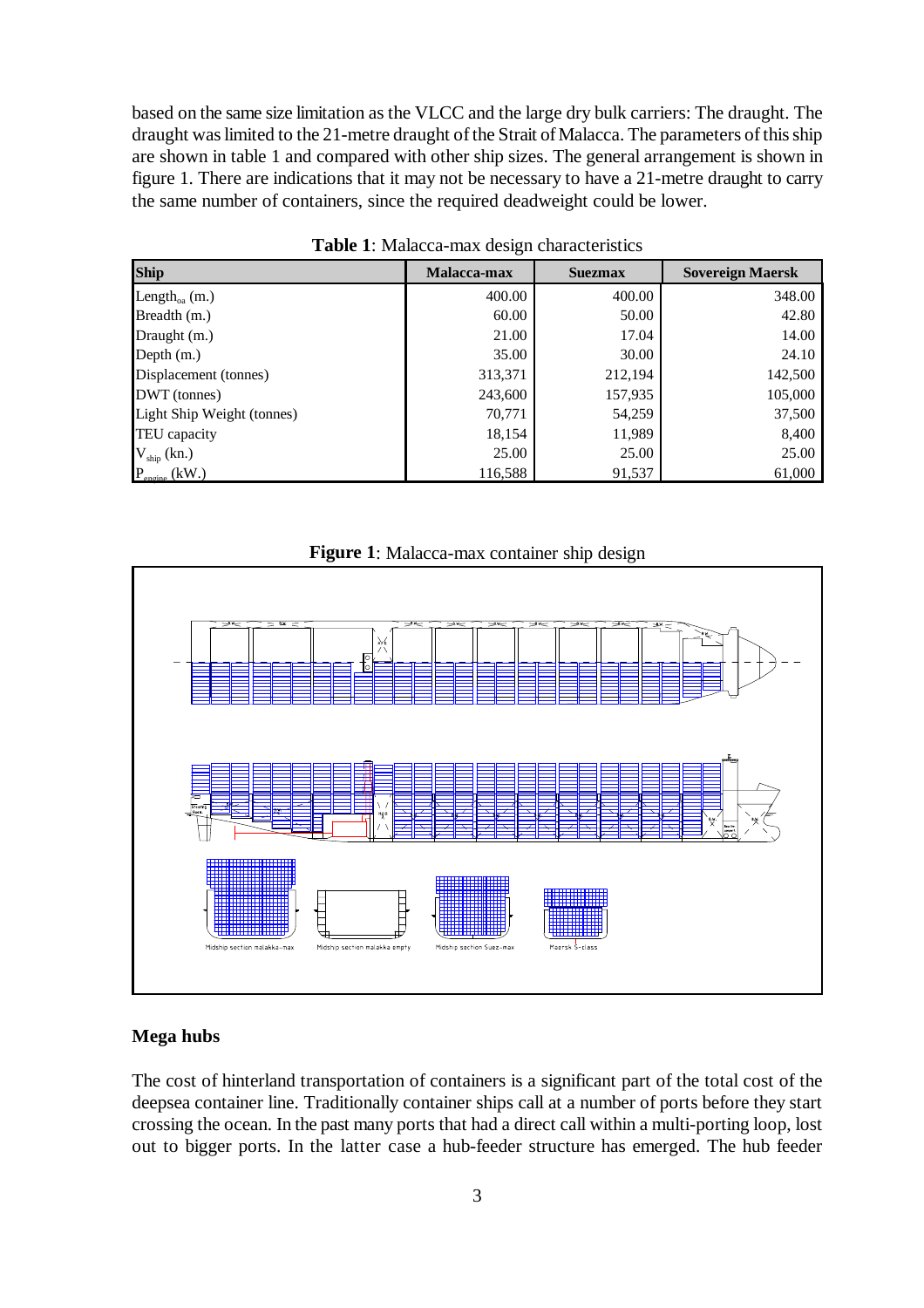concept implies large transhipment movements of containers, but at the same time may provide the lines with the opportunity to bring the containers closer to the final destination by ship.

In order to make hub-feeder an option, a number of conditions have to be met:

- $\ddot{\phantom{1}}$  The hub-feeder system can only be competitive if there is a substantial percentage of the containers on the deepsea vessel that remain in the main port (Bello, 1999);
- $\blacktriangleright$  The increase in feeder container flows creates economies of scale in shortsea transportation and a minimum critical mass to feeder containers to many more small ports (Boer, 2000);
- L Finally, the cost per container move in the hub-feeder system has to decrease (Wijnolst *et al*, 1999).

A recent P&O Nedlloyd study (Boer, 2000) indicates that it is possible to gain significant savings on their services to the UK, when one hub port is chosen (Rotterdam) and all containers are feedered. The reason for this is that because all containers are concentrated in one hub port, flows become thick enough to add extra feeder ports to their feeder network. Then distances by truck become shorter and costs lower. Another reason is that the expensive main carrier spends less time in port, and so increases productivity.

### **Mega modal shift**

Mega hubs will lead to mega single-user terminals. This will facilitate a modal shift of hinterland transport, as more dedicated and condensed flows can be arranged from one terminal. The mega hub will lead for example to many changes in shortsea shipping, or better in feeder shipping. From a hub more ports can be served, with higher frequency and lower slot costs because of the economy of scale of larger feeder vessels. Shortsea shipping may get a boost from the increase in feeder business.

In inland shipping in Europe an important modal shift is happening. The share of inland shipping to and from Rotterdam has increased to around 37 per cent, which is not only reducing congestion on the roads, but is also a contribution to a healthy environment.

The relevance of this paper is twofold. First it establishes a likely demand for large container vessels and the shape of their network environment. Second, the paper is an example of the possible fruits of the Dutch maritime knowledge infrastructure. It combines marine engineering, maritime business and network economics to build a vision for the future of container shipping.

### **2. HUB-FEEDER STRATEGIES**

The Malacca-max container carrier would be operating in three different areas: Northwest Europe, the Mediterranean and the Far East. In each region two different feedering strategies can be used: Direct feedering and indirect feedering (loop). For each region an analysis has been made of both strategies. The concepts are illustrated here by the case of Northern Europe. In Northern Europe Rotterdam is the hub port, while the feeder ports are Bremerhaven, Felixstowe, Göteborg, Hamburg, Le Havre, Southampton and Thamesport.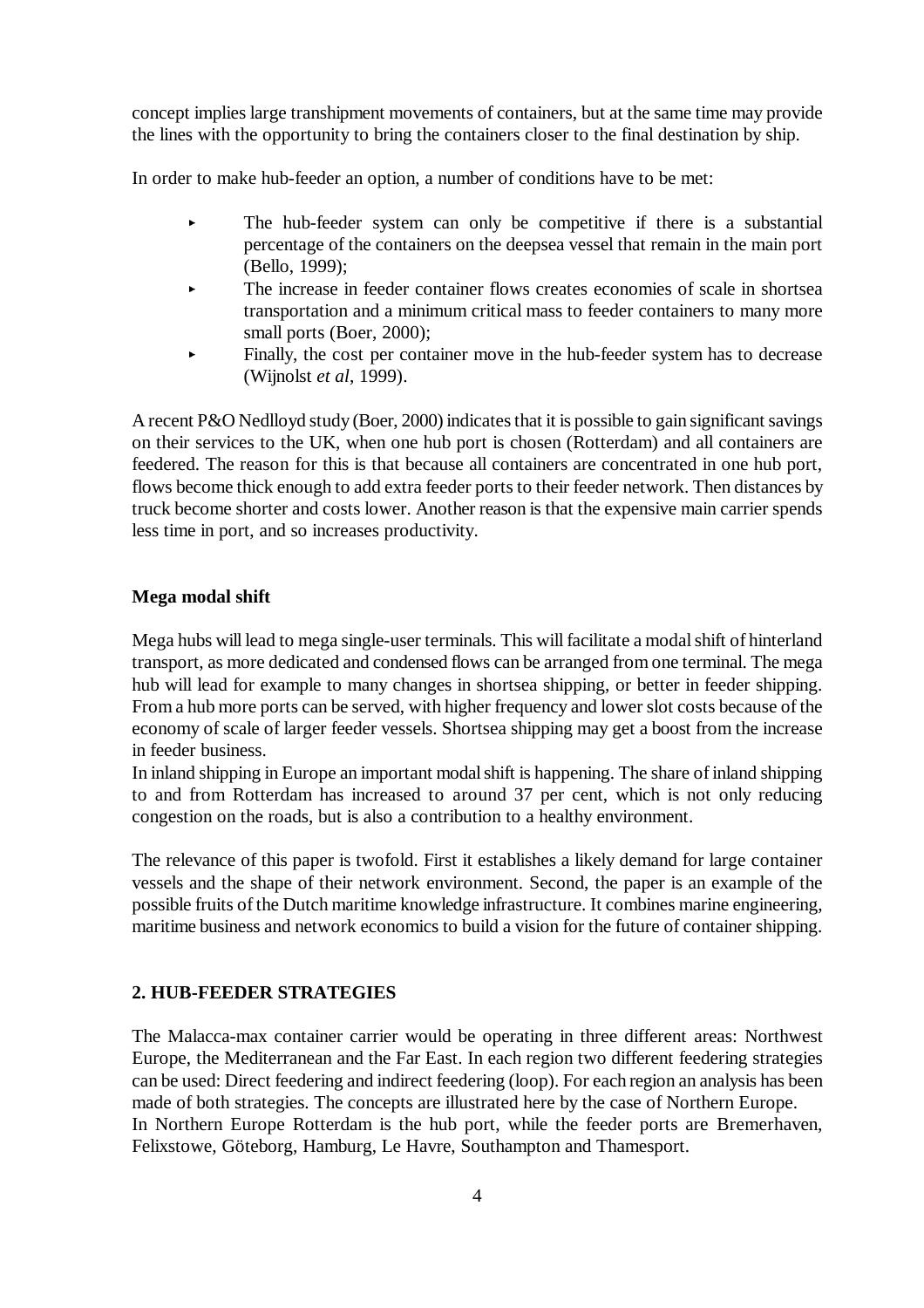The first feeder strategy is that each port in northern Europe has its own direct feeder connection with Rotterdam. This strategy results in the shortest transit time, but on the other hand requires more feeders and the number of transhipped containers on one leg is smaller. This requires ships with a small capacity and smaller ships have a lower economy of size which will increase the transit costs. Another factor which influences the transit costs is the total transit distance. In this strategy the cumulative feeder distance to and from each of the abovementioned ports is 3,682 nautical miles. Figure 2 visualises this strategy.





The second feeder strategy is to serve more than one port during one voyage. The feeder vessel will now sails in a closed loop. Figure 3 illustrates this strategy. This strategy results in a longer transit time, but fewer and larger ships can be used, so that the economy of size increases. Besides, the total transit distance of loop 1 and loop 2 is 1982 nautical miles, which is half the distance of the first strategy.

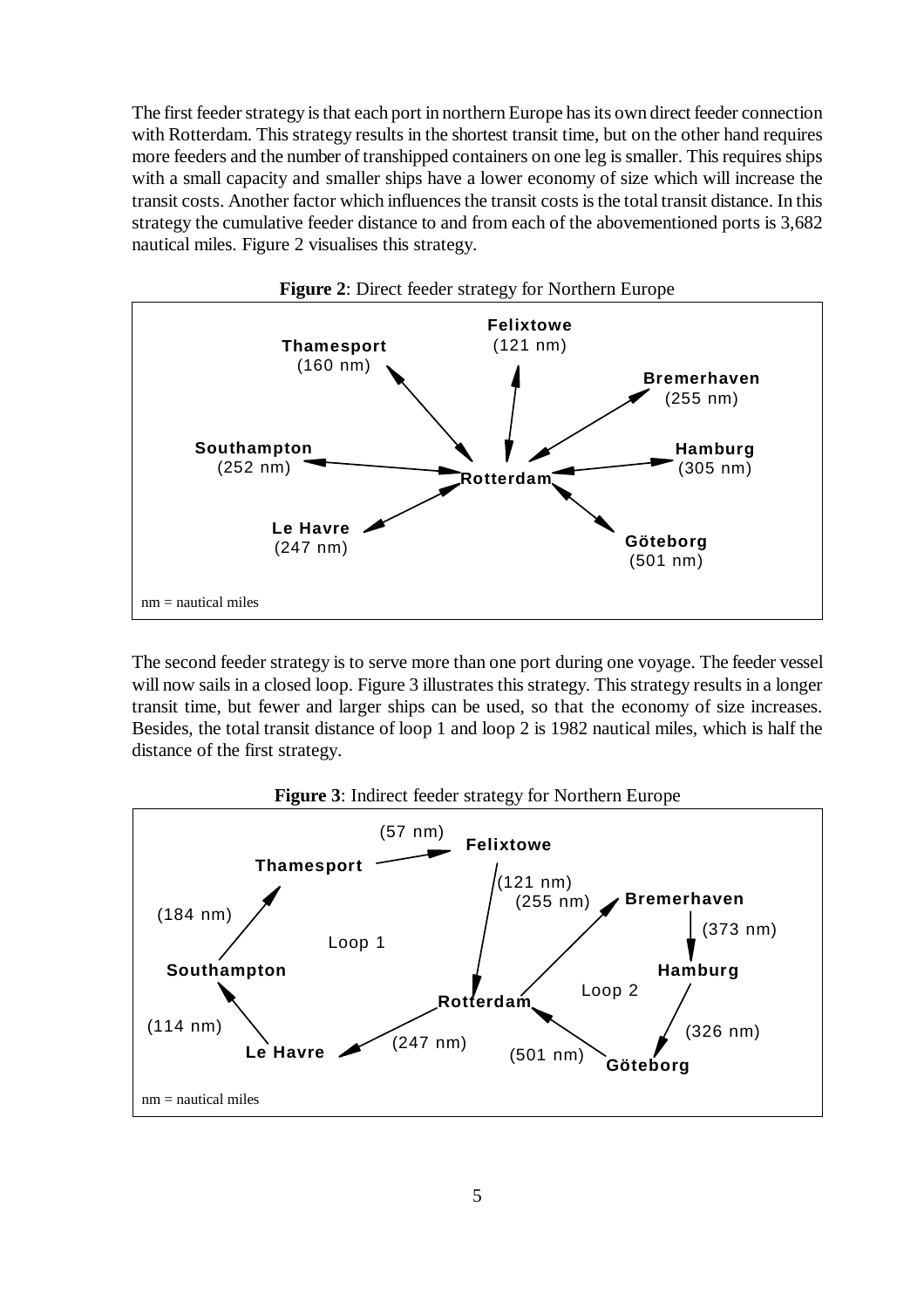A calculation was made for the demand for ships in each strategy. The number of containers for each port of (feeder) destination are assumed to be proportional to the ratio of containers handled now. 18,000 TEU is unloaded in Rotterdam for the North European market.

Finally, the turnaround time of each leg or loop is calculated. This calculation is based on an average vessel speed of twenty knots. Entry and exit are three hours per call, and the (un)loading speed is seventy moves per hour per thousand TEUs.

Table 2 shows the transit times between Rotterdam and the feeder ports for the direct feeder strategy. This is for a one way direction and the calculated round-trip times are to and from the mega hub Rotterdam. The last column shows the current transit times. It can be seen that the approximated transit times, which are half of the approximated round-trip times, are in line with current transit times. Table 3 shows the transit times for the loop feeder strategy.

| Port               | <b>Direct</b><br>feedering<br>distance | <b>Sea Time</b><br>(hours) | <b>Port</b><br>entry/exit<br>(hours) | (un)loading<br>Time (hours) | <b>Total</b><br>round-trip<br>time | <b>Transit from</b><br><b>Rotterdam</b> |
|--------------------|----------------------------------------|----------------------------|--------------------------------------|-----------------------------|------------------------------------|-----------------------------------------|
| <b>Bremerhaven</b> | $2 \times 255$ nm                      | 25.5                       | 6                                    | 28.6                        | 2 d. 12 h.                         |                                         |
| Felixstowe         | $2 \times 121$ nm                      | 12.1                       | 6                                    | 28.6                        | 2 d. 0 h.                          | $1-3 \text{ days}$                      |
| Göteburg           | $2 \times 501$ nm                      | 50.1                       | 6                                    | 18.6                        | 3 d. 3 h.                          |                                         |
| Hamburg            | $2 \times 305$ nm                      | 30.5                       | 6                                    | 28.6                        | 2 d. 17 h.                         | $1-3$ days                              |
| Le Havre           | $2 \times 247$ nm                      | 24.7                       | 6                                    | 21.4                        | 2 d. 4 h.                          | 1 day                                   |
| Southampton        | $2 \times 252$ nm                      | 25.2                       | 6                                    | 21.4                        | 2 d. 5 h.                          | $1-3$ days                              |
| <b>Thamesport</b>  | $2 \times 160$ nm                      | 16                         | 6                                    | 12.9                        | 1 d. 11 h.                         |                                         |

**Table 2**: Transit times for direct feedering in Northern Europe

**Table 3**: Approximated transit times per loop in North Europe

|                   | <b>Feedering distance</b> |                                      | Sea time | Port       | (un)loading | <b>Round-trip</b> |
|-------------------|---------------------------|--------------------------------------|----------|------------|-------------|-------------------|
|                   | Loop 1                    | Loop 2                               | Loop 1   | entry/exit | time        |                   |
| Bremerhaven       | $247 \text{ nm}$          | $255 \text{ nm}$                     | 36.2 h.  | $30h$ .    | 39.3 h.     | 4 d. 10 h.        |
| Felixstowe        | $114 \text{ nm}$          | $373 \text{ nm}$                     |          |            |             |                   |
| Göteburg          | 184 nm<br>$57 \text{ nm}$ | $326 \text{ nm}$<br>$305 \text{ nm}$ |          |            |             |                   |
| Hamburg           | 121nm                     |                                      | Loop 2   |            |             |                   |
| Le Havre          |                           |                                      | 63 h.    | 24 h.      | 46.4 h.     | 5 d. 13 h.        |
| Southampton       | $723 \text{ nm}$          | $1260$ nm                            |          |            |             |                   |
| <b>Thamesport</b> |                           |                                      |          |            |             |                   |

On the basis of Table 2 and Table 3 the total number of container carriers required for a daily feeder service, has been calculated. The feeder ship demand is shown in Table 4. For the direct feedering strategy approximately seventeen carriers are needed and for the loop feeder strategy ten carriers. Besides, the capacity of the carriers of the direct feedering strategy is significantly smaller then the capacity of the carriers in the feedering loops. However, the transit time of the direct feedering strategy is significantly shorter then the transit time of the feedering loops.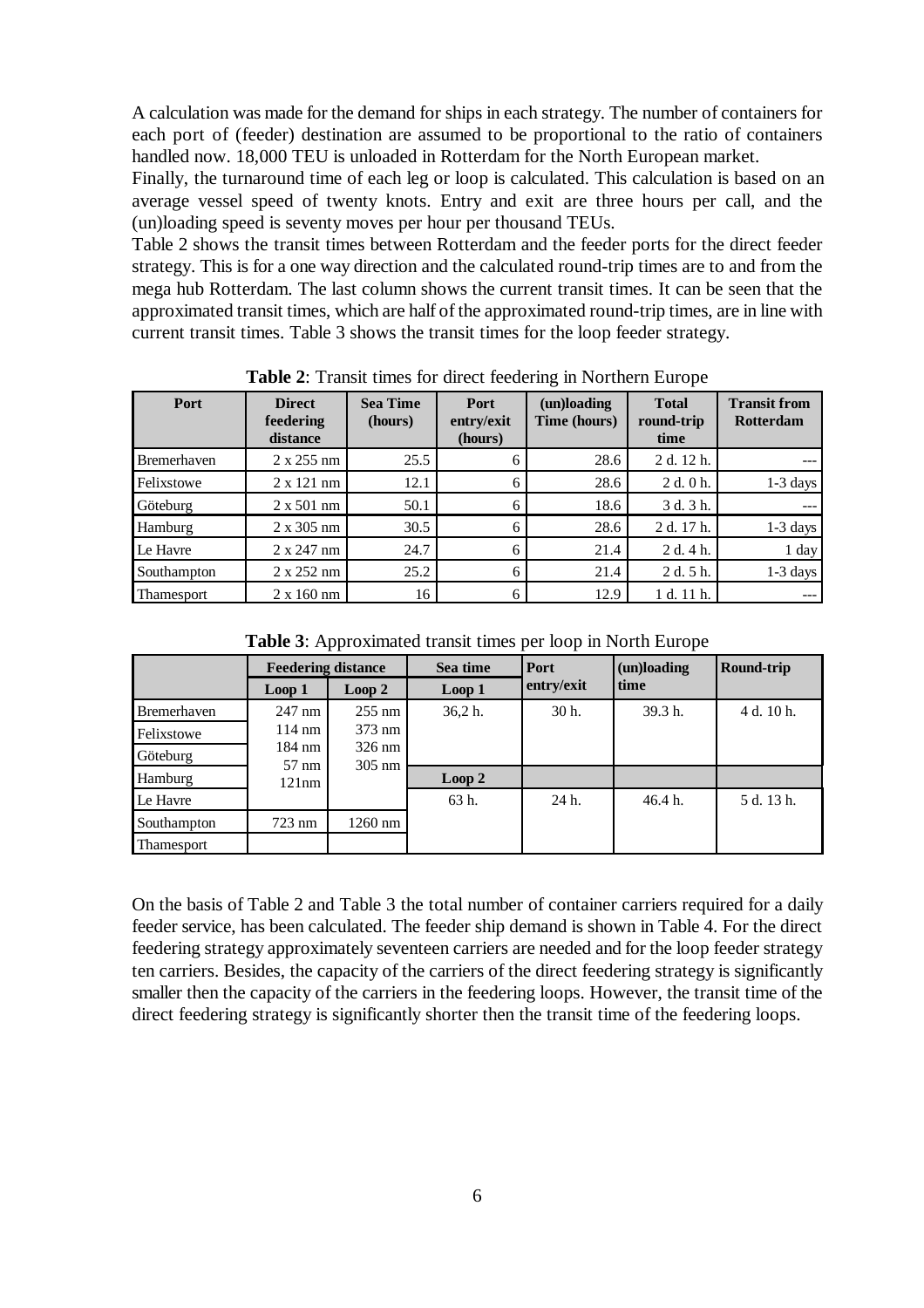| Port               | Carrier demand/day | <b>Round-trip Time</b> | <b>Carrier Demand</b> |
|--------------------|--------------------|------------------------|-----------------------|
| <b>Bremerhaven</b> | $1 \times 2000$    | 2 d. 12 h.             | 2.50                  |
| Felixstowe         | 1 x 3000           | 2 d. 0 h.              | 2.00                  |
| Göteburg           | $1 \times 650$     | 3 d. 3 h.              | 3.25                  |
| Hamburg            | $1 \times 4000$    | 2 d. 17 h.             | 3.66                  |
| Le Havre           | 1 x 1500           | 2 d. 4 h.              | 2.25                  |
| Southampton        | 1 x 1500           | 2 d. 5 h.              | 2.25                  |
| <b>Thamesport</b>  | $1 \times 450$     | 1 d. 11 h.             | 1.50                  |
|                    |                    |                        |                       |
| Loop 1             | 1 x 5500           | 4 d. 10 h.             | 4.50                  |
| Loop 2             | $1 \times 6500$    | 5 d. 13 h.             | 5.50                  |

**Table 4**: Number of carriers required for a daily service in Northern Europe

### **3. CHOICE OF THE HUBS**

During its journey the Malacca-max container carrier will only visit four or maybe five hub ports. From here containers will be feedered to their final destination. As most important hubs Rotterdam and Singapore are selected. Two extra hubs have been selected: One in the Mediterranean, another one in the Far East.

### **3.1 Mediterranean hub port selection**

The Mediterranean hub was selected on the basis of four criteria:

- i<br>L Deviation from the main route;
- $\blacktriangleright$ Container throughput;
- $\ddot{\phantom{1}}$ Physical restraints of the ports;
- $\ddot{\phantom{1}}$ Centre of gravity of container flows.

Starting with an initial number of 15 ports, each criterion is applied until a small number of suitable ports remains

### **Deviation distance from main route**

The Mediterranean region has traditionally been served by way of direct vessel calls. The large number of relatively small ports has resulted in many inefficiencies for these direct call services. The location of a transhipment hub needs to be close to the major shipping routes in order to minimise route deviation and it must be central to those ports that it will serve in order to minimise feeder vessel transit time and expense. Figure 4 plots the various ports between Gibraltar and the Suez Canal as a function of route deviation and transhipment share of the containers handled.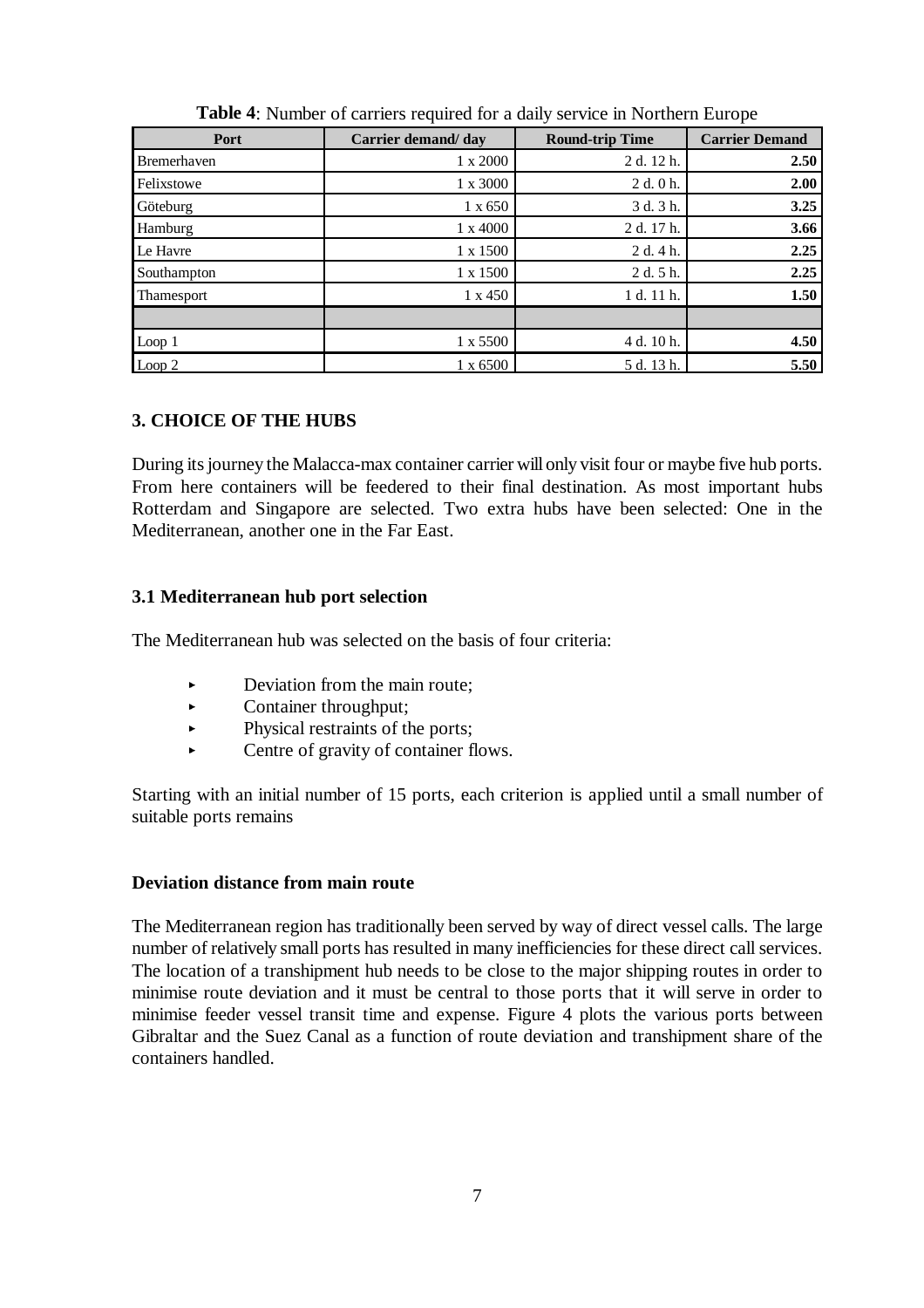

**Figure 4**: Relationship between transhipment and diversion distance

This picture clearly demonstrates that the smaller the diversion distance, the larger the transhipment role of the port. Another geographical factor is that a mainland location has a hinterland, as opposed to an island location. While a major part of the container flows through a transhipment hub moves via feeder vessels, it is also important to offer customers land transport services, such as road and rail. Some of the ports in the Mediterranean offer this option. Finally, the hub should be accessible for Malacca-max vessels with a draught up to 21 metres.

#### **Container throughput**

The present container throughput and the growth of the throughput are used as a measure for the potential handling capacity of a port. Figure 5 shows the container throughput of the ports in the Mediterranean for the year 1996, 1997 and 1998. The throughput of some ports decreased during this period, while the throughput of other ports increased. E.g., between 1996 and 1998 the throughput in Algeciras increased with 39%, in Gioia Tauro with 271%, in Marsaxlokk with 77% and in Piraeus with 62%.

On the basis of the diversion distance table and the throughput it is possible to make a first selection of possible hubs in the Mediterranean. The following ports are chosen on the basis of a diversion distance smaller than a hundred miles and a substantial growth rate: Algeciras, Port Said/Damietta, Marsaxlokk, Alexandria and Gioia Tauro.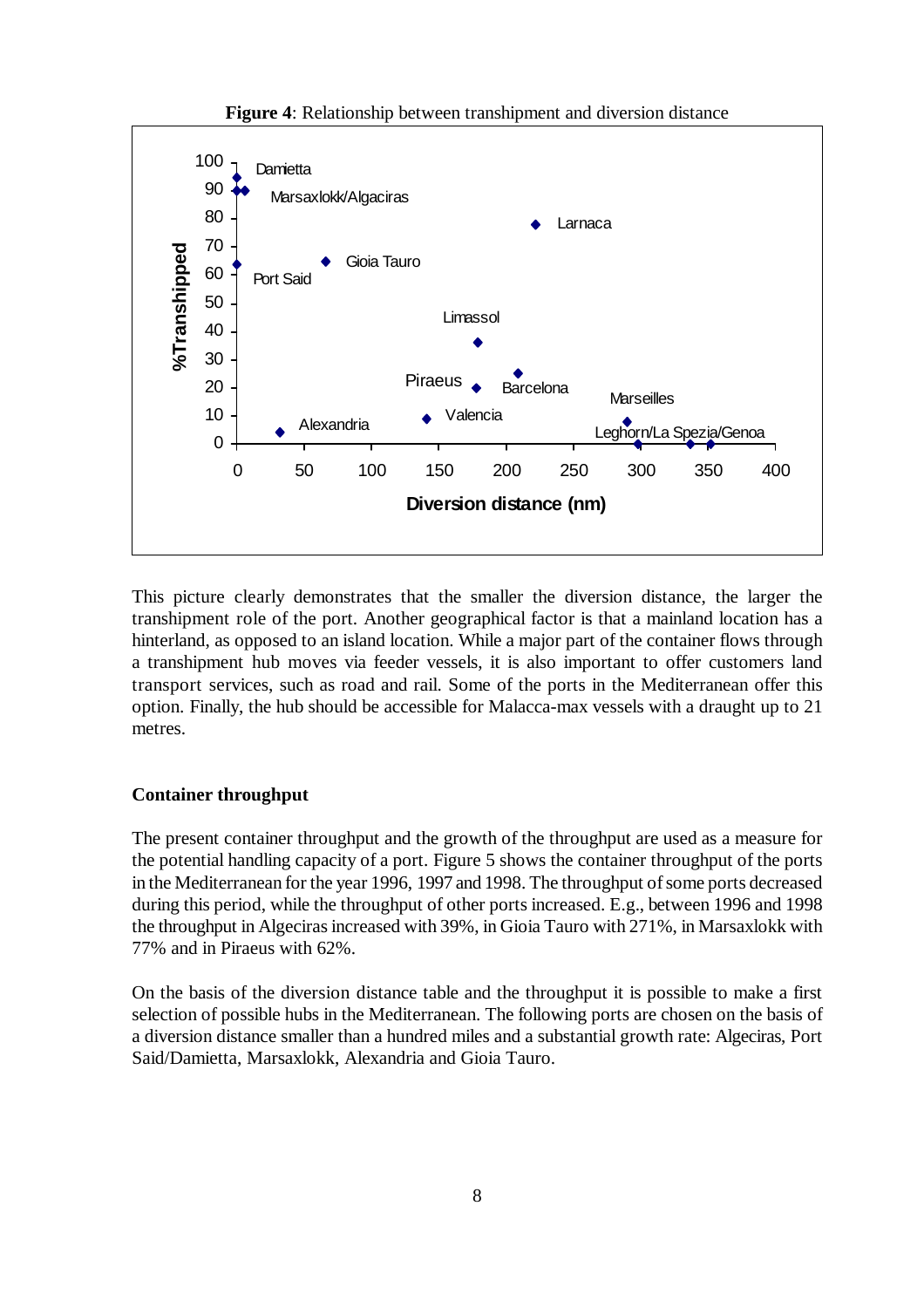

**Figure 5**: Container throughput in 1996, 1997 and 1998

#### **Physical constraints**

On the basis of physical constraints an extra number of ports are rejected.

The *Port of Damietta* has a restriction in ship's length. The Malacca-max container carrier has a length that exceeds this restriction. Therefore, it is not possible to use this port as a hub for a mega container carrier.

The *Port of Alexandria* has a restriction on the maximum draught, around 12 m. This means that for the Malacca-max carrier it has to be dredged another 10 m. Another disadvantage is that the port is not a real container port and the total berth length is only 720 m.

*Port Said* has several disadvantages. E.g. the entrance channel is only 11.28 m deep and the berth length is 350 m. The length of the Malacca-max container carrier exceeds this length. However, Port Said is now constructing a new terminal called East Port Said. This terminal is a possible candidate, although the feeder distances to other ports will be substantial due to its eccentric location in the Mediterranean.

The *Port of Algeciras* is a possible candidate. The port handles a large number of containers per annum and the figures show that this is still increasing. Besides, this port has several development plans to increase its container capacity. One disadvantage is that the harbour is not yet deep enough. The deepest quay is now 16 m, but there are plans to increase this to 18 m at the new quay. So the port is in a way already planning to handle mega container carriers. The second disadvantage is that the port is not centrally located in the Mediterranean Sea, which results in larger feeder distances and thus higher feeder costs.

*Marsaxlokk* is also a possible candidate. It is smaller than Algeciras, but the port has several development plans which reveal serious plans to increase its container business. At the moment the water depth alongside is not yet deep enough. The deepest quay has a draught of 15.5 m, but a new terminal could offer a 21-metre draught alongside. Another advantage is that the port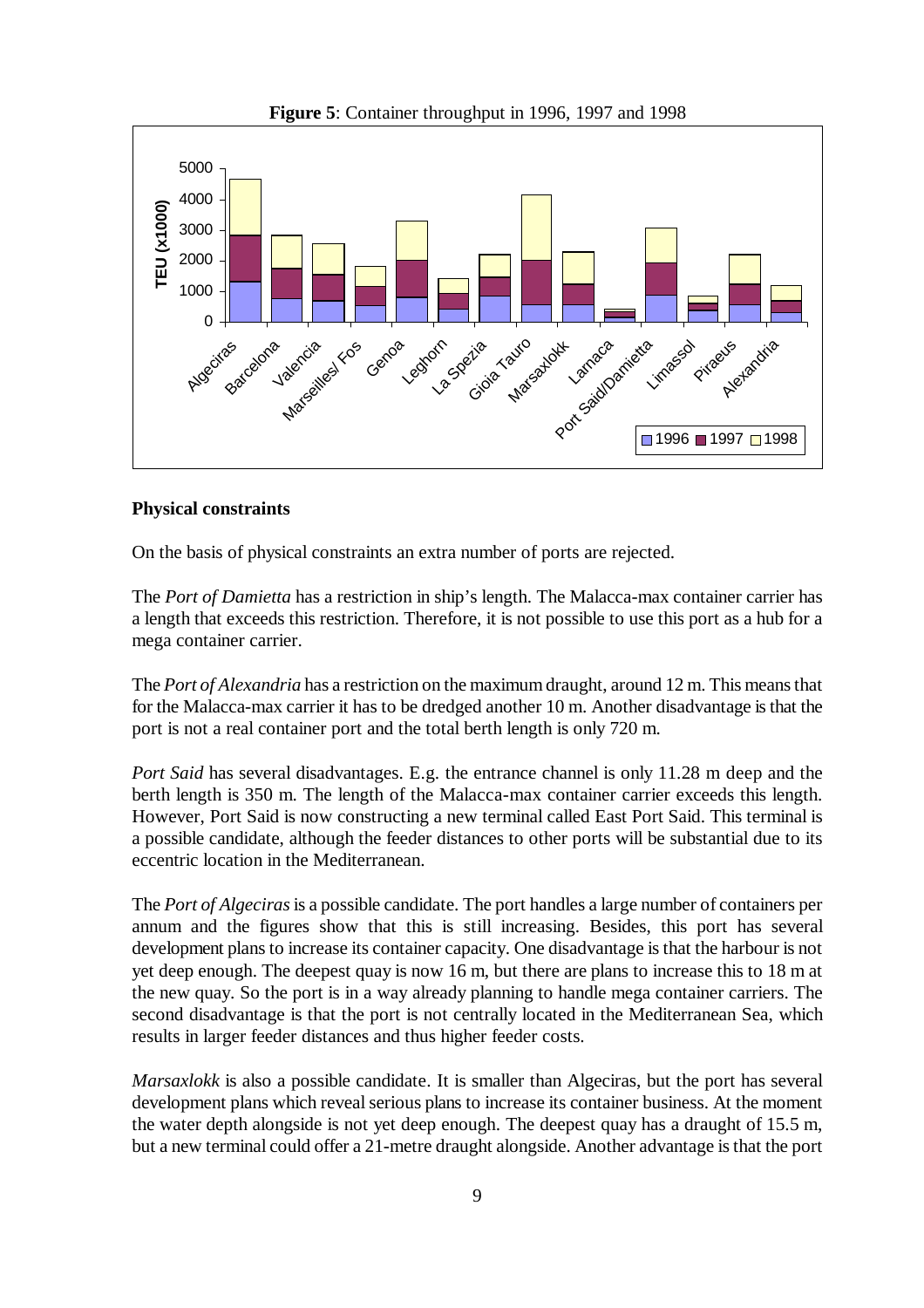is centrally located in the Mediterranean Sea.

The port of *Gioia Tauro* is a real container port. It handled more containers in 1998 than Algeciras. The port is also centrally located, but there is a deviation of 66 nautical miles from the course from Gibraltar to the Suez Canal. This will cost extra time. Also, the port is not yet capable of handling a mega container carrier, because the draught alongside the quay is maximally 15 m.

The potential candidates for a mega hub container port in the Mediterranean can now be reduced to the following four ports: Algeciras, Marsaxlokk, Gioia Tauro and (East) Port Said. A further selection of these ports is based on more quantitative methods.

#### **Centre of gravity model of the Mediterranean**

In order to determine the most centrally located container port among the four potential ports, Algeciras, Gioia Tauro, Marsaxlokk and Port Said, a weighted centre of gravity model of the Mediterranean region has been made. The weight of each of the container ports was determined on the basis of their present share of containers handled. On the basis of this analysis Gioia Tauro is the best location for a mega hub container port in the Mediterranean region, closely followed by Marsaxlokk.

### **3.2 Far East Hub selection**

The optimal hub in the Far East has been examined on the basis of quantitative methods only. The quantitative method used is similar to the one used for the Mediterranean, though there are some significant differences.

In order to make a good estimate of the best location of a hub in the Far East, it is important to know precisely where the trades are going. However, it is impossible to find information on specific port, only on countries. Thus, it will be assumed that the containers will go to only one port in each country.

In some countries only one port plays an important role in international trades, e.g., Manila in the Philippines. Since there is no other important container port, it is assumed that container flows towards the Philippines, pass through Manila. In other cases, the small size of the country makes the choice of a destination of the cargo less important. Thus, assuming that cargo goes to one single port will not lead to large errors.

Problems may arise with China and Japan. Both countries are large (thus distances between national ports are important) and their container imports and exports are huge.

In Japan three container ports play a major role: Yokohama, Tokyo and Kobe. The first two ports account for some 6.5 million TEU of the 12.5 million TEU handled in Japan (*Containerisation International Yearbook*, 1998). Tokyo and Yokohama are located a few miles apart from each other. Kobe, located more in the South, handles some 2.4 million TEU. Hence, as destination for cargo to Japan Yokohama is chosen, Japan's leading container port.

Hong Kong is obviously the biggest container port in China but there are many other ports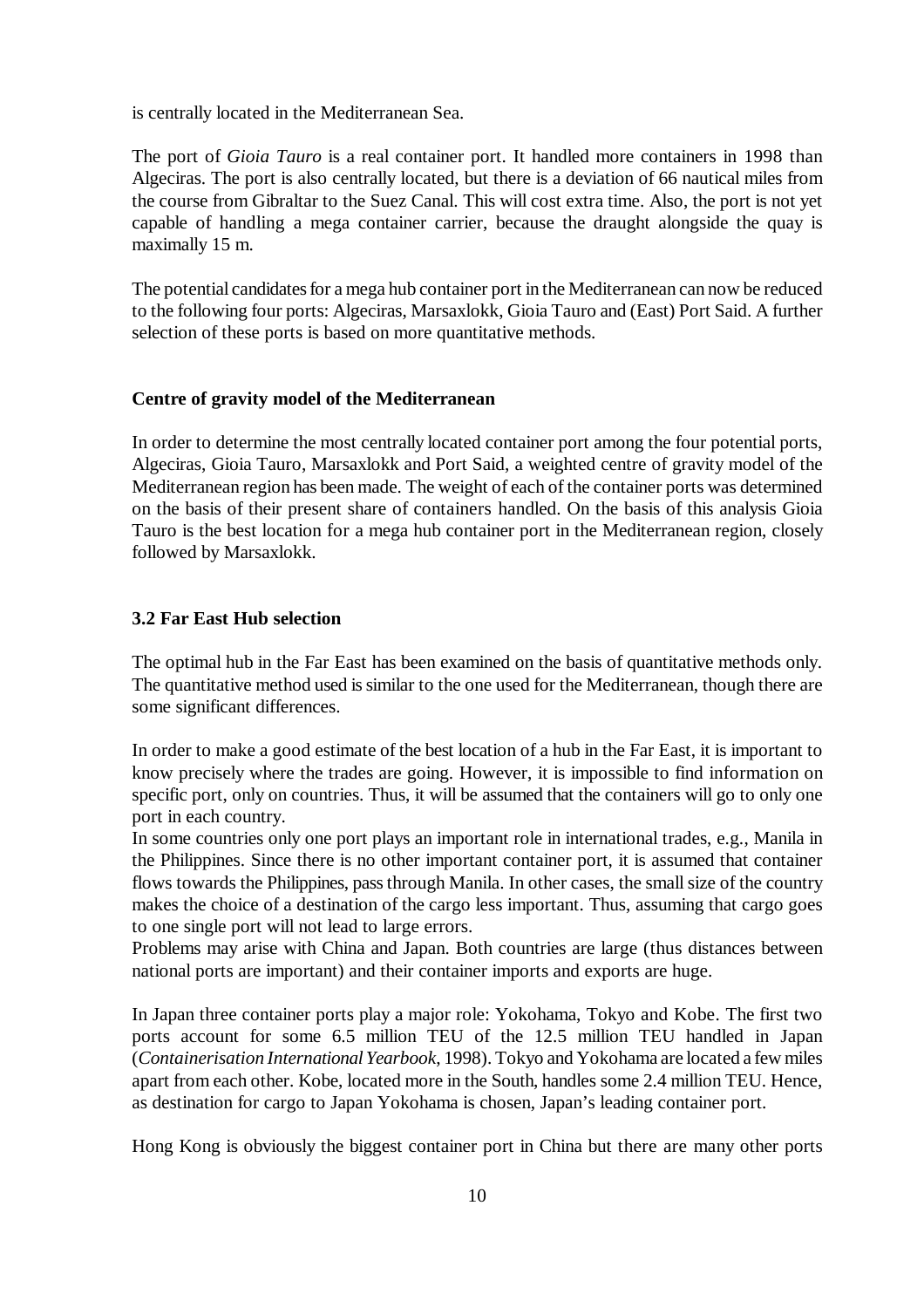handling large numbers of containers. China's main secondary ports are located near Hong Kong, some of them – like the Shenzhen ports of Yantian, Shekou and Chiwan– only within a few miles. The share of Hong Kong and its nearby region in Chinese container traffic is very important.Therefore, it is assumed that all containers loaded onboard the Malacca-max container ships will be imported in China via Hong Kong.

#### **Elementary calculation of a hub location**

Analytical methods have been used to determine the optimal location of a hub in the Far East from where the cargo will be distributed within the Far East. The evaluation of the different possibilities was based on the *total transport costs* as the criterion to bring the containers to their final destination. This is a different approach than the one used for the Mediterranean hub selection, since in this situation the costs are a more important item. This is because visiting an extra hub in the Far East means extending the voyage of the main liner.

The total costs made between Singapore and the final destination of the containers can be written as:

Total transport costs = 
$$
C \cdot D \cdot \sum_{i} n_i + c \cdot \sum_{i} n_i \cdot d_i
$$

Where:

- $C = \text{Cost in US$/TEU/mile}$  for the transport of a container on a deep sea container ship on a relatively short distance
- $c =$  Average cost on a feeder container ship
- $D =$ The distance in nautical miles of the hub from Singapore
- $d_i$  = Distance of a port *i* from the hub
- $n_i$  = Number of containers, measured in TEU, designated for a port

*D* and  $d_i$  are both calculated using Pythagoras' Theorem. Hence, actual sailing routes are not taken into account. Again inaccuracy can be expected from the deformation of the projection of the ports on a plane.

The first term of the equation states the costs between Singapore and the hub whereas the second term states the costs of transporting the containers from the hub to their final destination. This method requires an iterative solution since  $d_i$  depends, as  $D$ , upon the location of the hub. This is shown in the following equations:

$$
D = \sqrt{x^2 + y^2} \quad \text{and} \quad di = \sqrt{(x - x_i) + (Y - y_i)}
$$

where  $(XY)$  are the coordinates of the hub and  $(x_i y_i)$  the coordinates of port *i*. Table 5 gives an overview of various values of *C* and *c* for used for different ship sizes.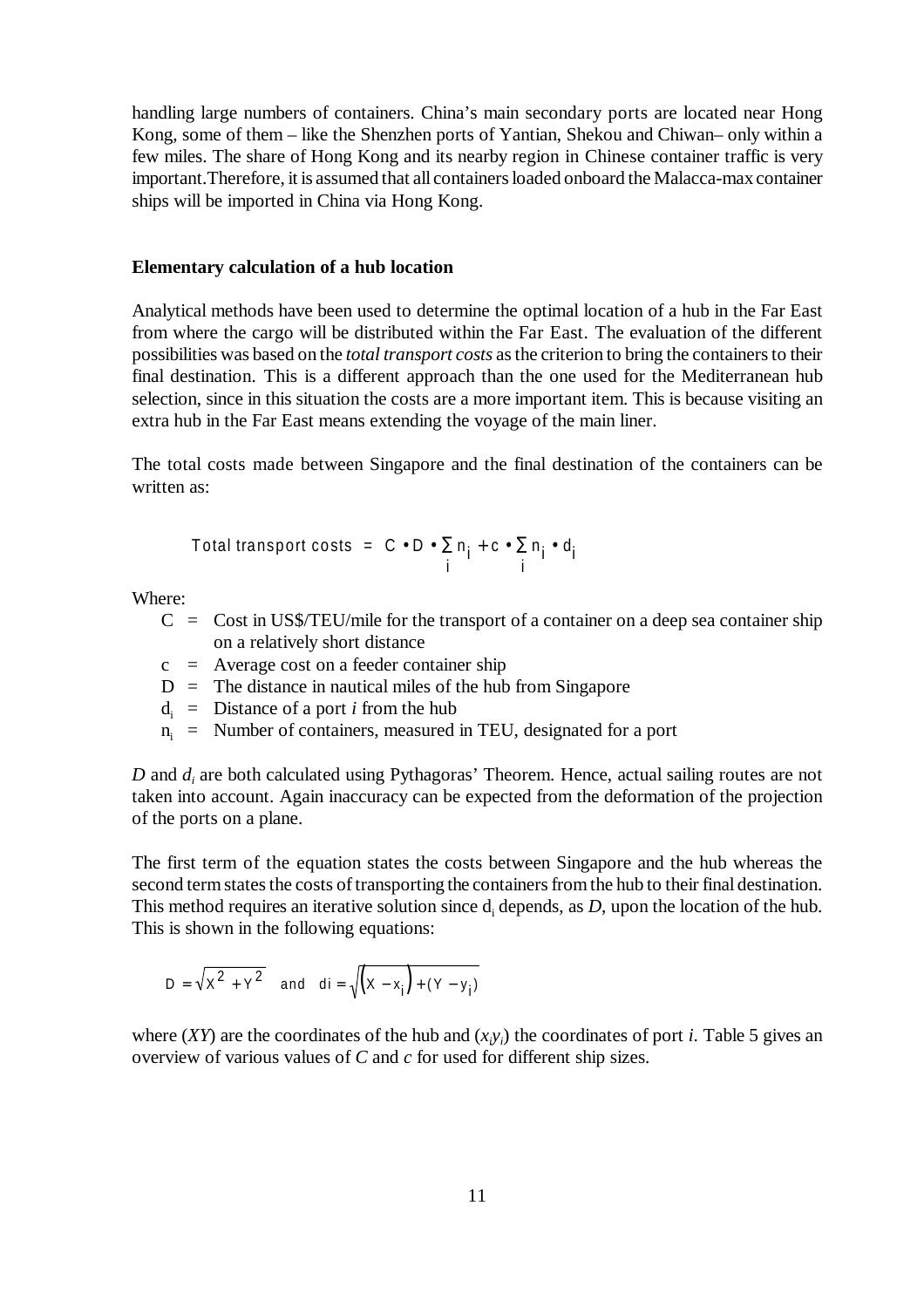**Ship size** C or c  $\overline{[US$/TEU/mm]}$ Malacca-max 0.0175 6,000 TEU 0.0187 3,000 TEU 0.0205 1,000 TEU 0.03

**Table 5**: Estimates of transport costs per slot for various ship sizes

In the calculation, *C* is taken as 0.0175 US\$/TEU/nm as the ships of Malacca-max size are used and 0.0300 US\$/TEU/nm for *c*. Figure 7 gives graphically the method used for the iteration.



**Figure 7**: Calculation method for the iteration

Thus, the problem can be formulated as follows:

$$
\min\left\{C \bullet D \bullet \sum_{i} n_{i} + c \bullet \sum_{i} n_{i} \bullet d_{i}\right\}
$$
  
s.t.: 
$$
D = \sqrt{x^{2} + Y^{2}} \text{ and } d_{i} = \sqrt{(X - x_{i})^{2} + (Y - y_{i})^{2}}
$$

On a practical level, this is done by starting with an arbitrary value for (*X*;*Y*). For example Singapore can be taken as the first hub. Then *X* and *Y* are adjusted in order to minimise the total transport costs. The result of the iteration is clearly shown in Figure 8.

The figure shows that in a case of a single hub in Asia for the deployment of container ships of Malacca-max size, the best choice is Hong Kong. The optimal position of the hub is a few miles off the coast and very close to Hong Kong. Using Hong Kong as a hub may increase the transport costs slightly because of the increased distance from Singapore. However, on the other hand, these costs will be reduced heavily by a substantial reduction in the transhipment costs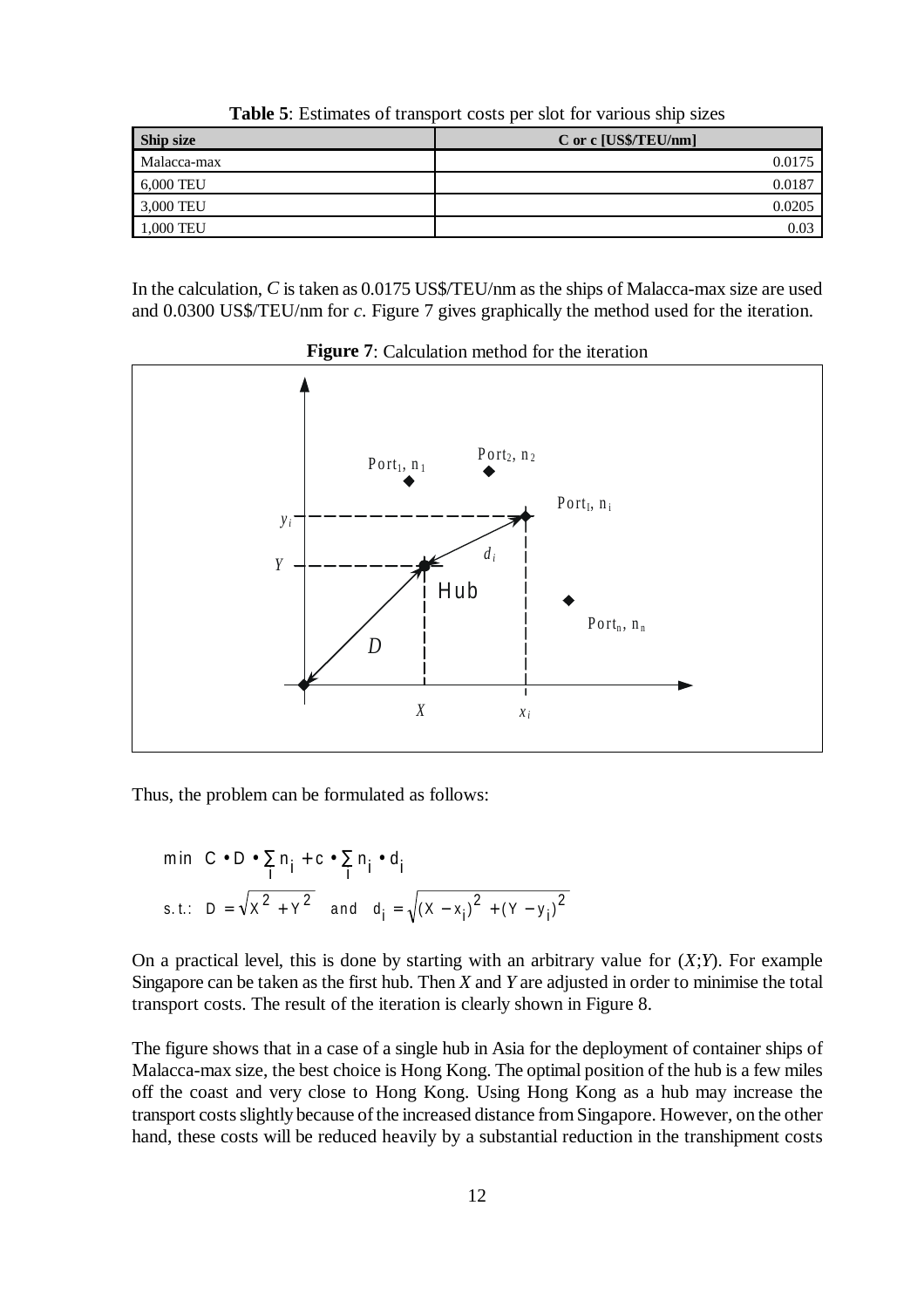because of the fact that containers destined to China do not have to be transhipped in Hong Kong. Transport costs are reduced dramatically compared to the initial configuration.



**Figure 8**: Optimal location of a single hubs

### **4. TRANSIT TIME**

Cost is an important factor for the competitive position of the Malacca-max container carrier. Another important factor is the transit time. A significant transit time increase will not be accepted by shippers. Therefore a detailed analysis has been made of the route and expected transit times have been compared with the transit times of today's carriers.

#### **4.1 Analysis of the route**

The route between Europe and the Far East is not a straight line. In between there are a number of restrictions the Malacca-max container carrier will encounter on its journey, which will have a negative impact on the speed. The container carrier will not be able to reach its top speed, when the water depth is less than sixty metres.

The ship will reduce speed thirty miles before arriving at the port and at five miles before the port the speed is reduced to manoeuvring speed. This reduced speed is approximately 17 knots. So per mile 1/3 knot in speed is reduced, when the slacking is linear. Some restrictions the ship may encounter are discussed here briefly.

- Until Greenwich buoy the speed is restricted due to shallow water;
- When Gioia Tauro is visited problems are in the Strait of Messina, due to the narrow passage and busy traffic;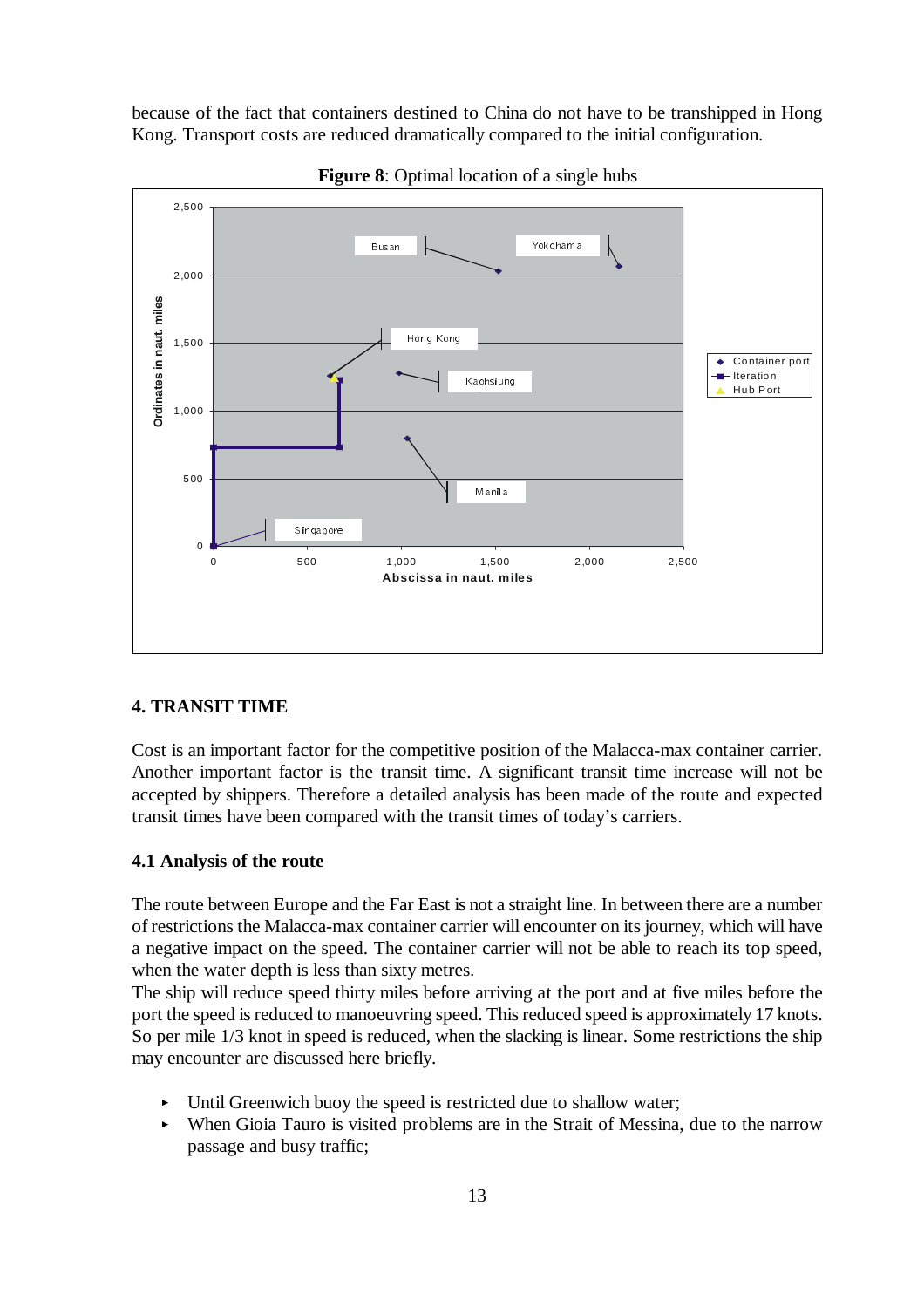- The crossing of the Suez Canal is not yet possible, but it is expected that it will be possible around the year 2010;
- In the Gulf of Suez the speed will have to be reduced due to three shallow banks;
- The Red Sea and the Gulf of Aden pose no problems, except for a shallow bank where the Red Sea enters the gulf of Aden.
- ► The Strait of Malacca has several shallow grounds, the ship will have to pass the strait at a speed of 17 knots.
- In the Strait of Singapore the ship will have to follow traffic lanes and reduce speed<br>
The Extern Dark tide and of Singapore Strait worth a ground of large speed
- The Eastern Bank at the end of Singapore Strait, must be crossed at low speed;
- Inc. Eastern Bank at the end of Singaport Until Hong Kong there are no problems;

The journey from Rotterdam to Hong Kong takes approximately 452 hours or 19 days. The restrictions posed by the sea and Suez Canal reduce the theoretical service speed of the vessel as shown in Figure 9



**Figure 9**: Maximum speed during a voyage between Rotterdam and Hong Kong

### **4.2 Malacca-max transit time**

The transit time is the time it takes to transport the container from the port of origin to the port of destination. It is an important aspect of the service level. The drive for a competitive advantage has stimulated the carriers to invest in very fast container ships with service speeds of 25 knots. Secondly, minor ports are eliminated from the calling pattern in order to reduce port time. Thirdly, quay time is reduced by increasing container handling rates.

Efforts to reduce time are not restricted to terminals. Improvement of hinterland connections, shortsea feeders, inland shipping, rail and road transport, is always very high on the agenda of the operators.

In this section the transit times of today's carriers, are compared to a network in which the Malacca-max container carrier is used. In order to do this a large number of voyages were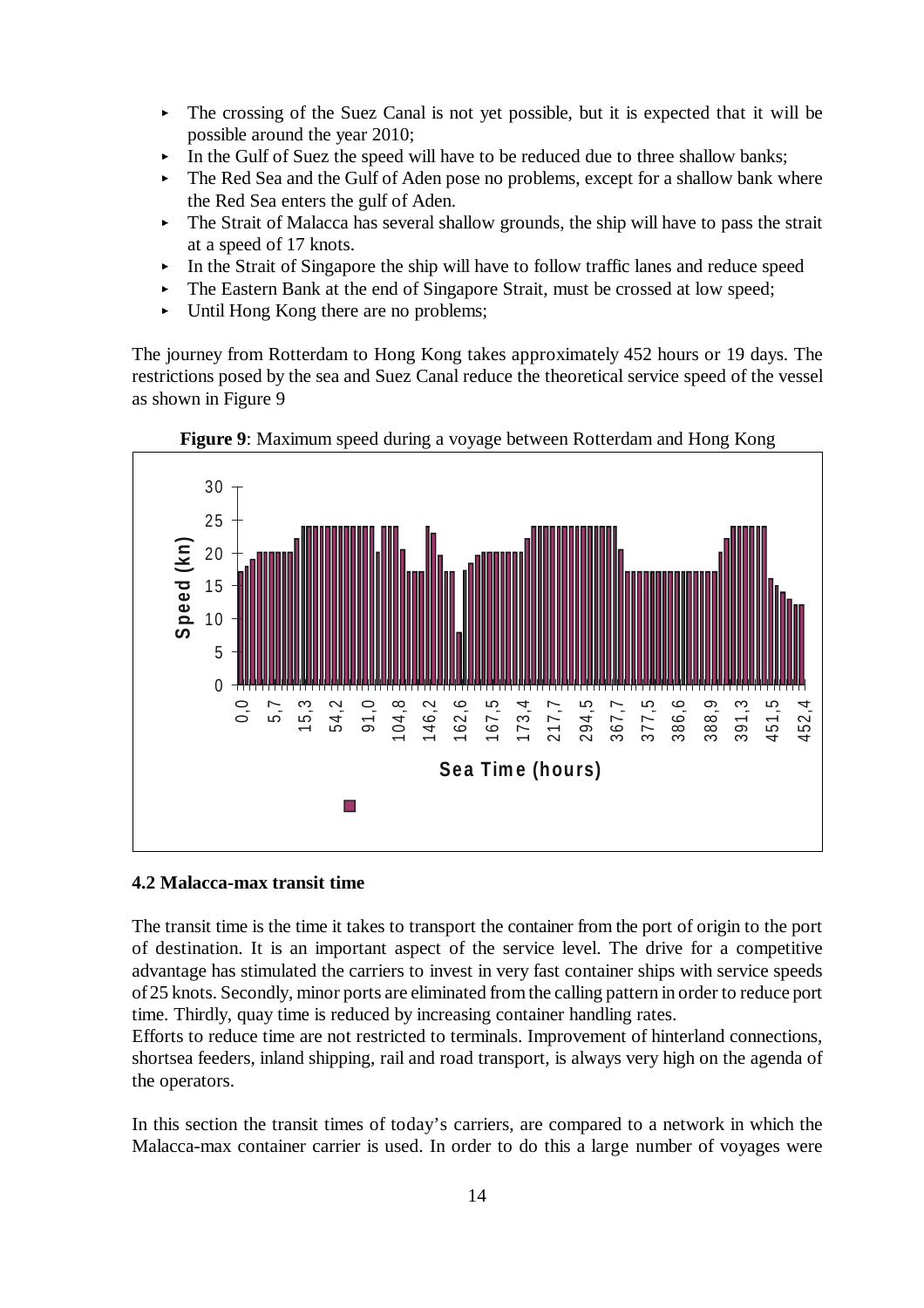selected. For each voyage the transit time of the Malacca-max has been calculated. Each transit time has been compared with the present transit times of today's carriers, as can be found in the schedules of the carriers. Two situations have been distinguished:

- The times between mega hubs. In this case no transshipment is required and basically the voyages in the present situation of direct services are the same as the ones with the Malacca-max container carrier
- The times between mega hubs and major ports or between two major ports. In this case one or more extra transhipments, and thus time, are added compared to the present situation.

### **Transit times between mega hubs**

The transit times between the mega hubs of the Malacca-max container carrier are in line with the transit time ranges of today's carrier schedules, although they are not the fastest transit times. The fastest transit times between these hubs are established by direct service connections of a number of operators. These direct services call only at a small number of ports in two regions, for example Rotterdam and Hong Kong. They do not visit other ports during their voyage.

Also, the total port time of the Malacca-max container carrier is higher than that of today's carriers. The port entry and exit times are for both types of container services the same, but there is a difference in loading and unloading time.

#### **Between mega hubs and major ports or between major ports**

99 of the 389 connections investigated have a transit time that is significantly (three days or more) longer than the transit times of today's carriers. Many of these are between ports in adjacent regions, e.g. Northern Europe and Mediterranean; Mediterranean and Arabian Sea/Indian Ocean; Arabian Sea/Indian Ocean and Southeast Asia, and Southeast Asia and North Asia. It seems that the Malacca-max container carrier is less competitive when the service is between adjacent regions. The reason for this is the high port time / sea time ratio.

Table 6 gives an overview of transit times between major ports.

| <b>Category</b>             | <b>Number</b> | <b>Percentage</b> |
|-----------------------------|---------------|-------------------|
| Today's carriers            | 290           | 74.5%             |
| One/three days longer       | 57<br>◡       | 14.7%             |
| More than three days longer | 42            | 10.8%             |
| <b>Total</b>                | 389           | .00%              |

**Table 6**: Transit time comparison

Some example are presented in graphical form this is shown in Figure 10. The thin line shows the spread of today's transit times. It should be born in mind that this analysis is a worst case scenario. When the extra day of dwell time of transhipment containers is eliminated, the total number of voyages faster than today's carriers will increase to 57%. The impact of direct feedering instead of loop-feedering would improve the results even more.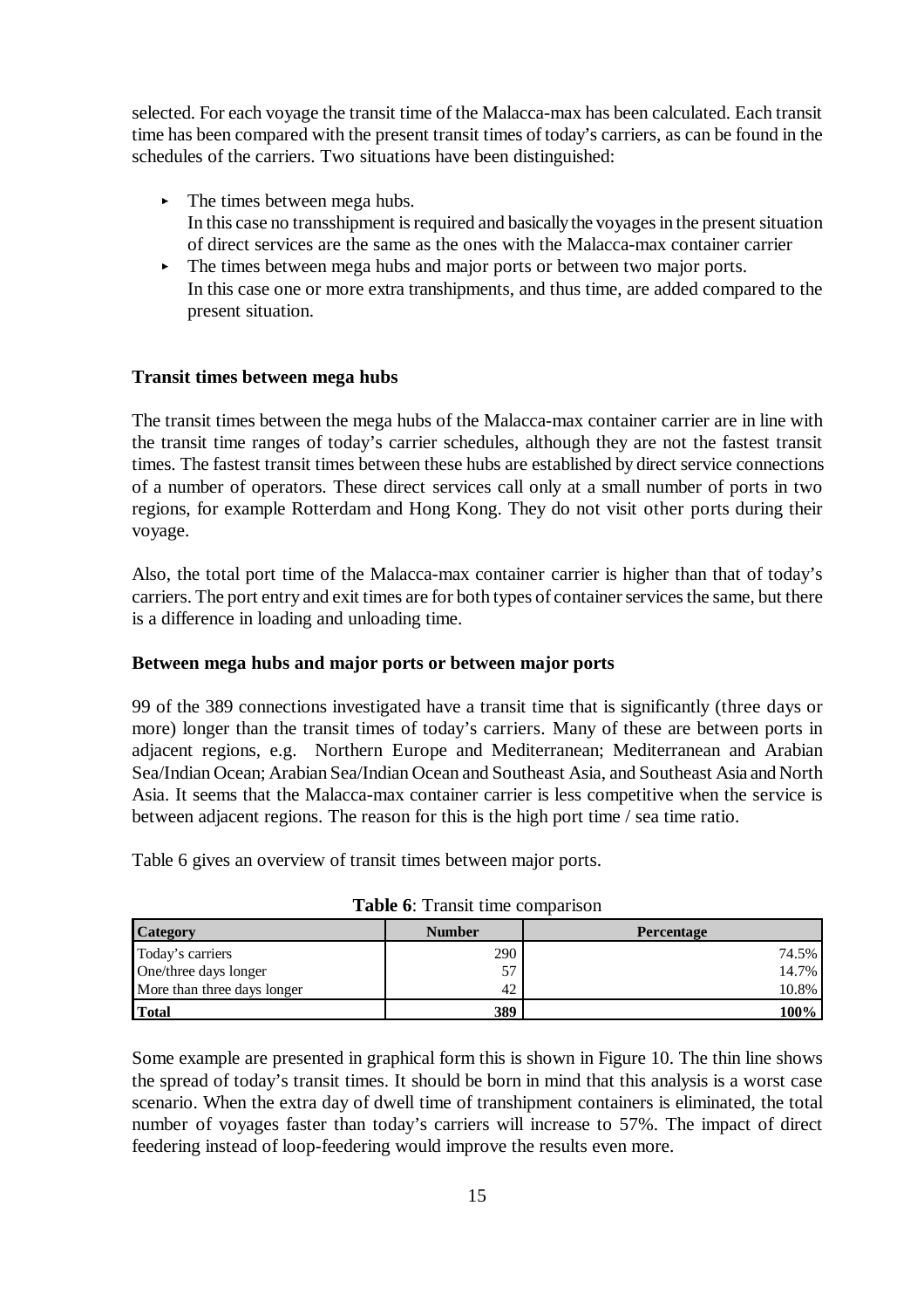

#### **5. CONCLUSIONS**

The conclusion of this research is, that it is likely that in the future there will be a market for very large container carriers on the Far East route. This container carrier would sail according to a hub feeder system, and would only visit a small number of ports. These ports would certainly comprise Rotterdam and Singapore and probably Hong Kong. It would probably also visit a port in the Mediterranean.

The costs on port-to-port basis would probably be higher than the present costs, bearing in mind that the number of transhipments increases drastically. With a decrease of the handling rate, this disadvantage would be eliminated. Other research, however, shows that significant savings could be gained by adding feeder ports, which are not visited at the moment. The container would be delivered by sea closer to the customer and the costs of land transport would decrease. The addition would be made possible because the choice of one hub port would make flows to feeder ports thicker and minor flows more significant.

Transit time research shows that the Malacca-max container carrier can establish a transit time that is competitive with the transit times of today's carriers. In a number of cases transit time is significantly slower than now. This mainly concerns connections between adjacent regions.

### **ACKNOWLEGEMENT**

This project was done in cooperation with four students, who each did a part of the project in the framework of their master thesis. These former students are, in alphabetical order: François Bello, Yves Gendronneau, Dennie van Kempen and Marco Scholtens. We want to thank them for their input and enthusiasm.